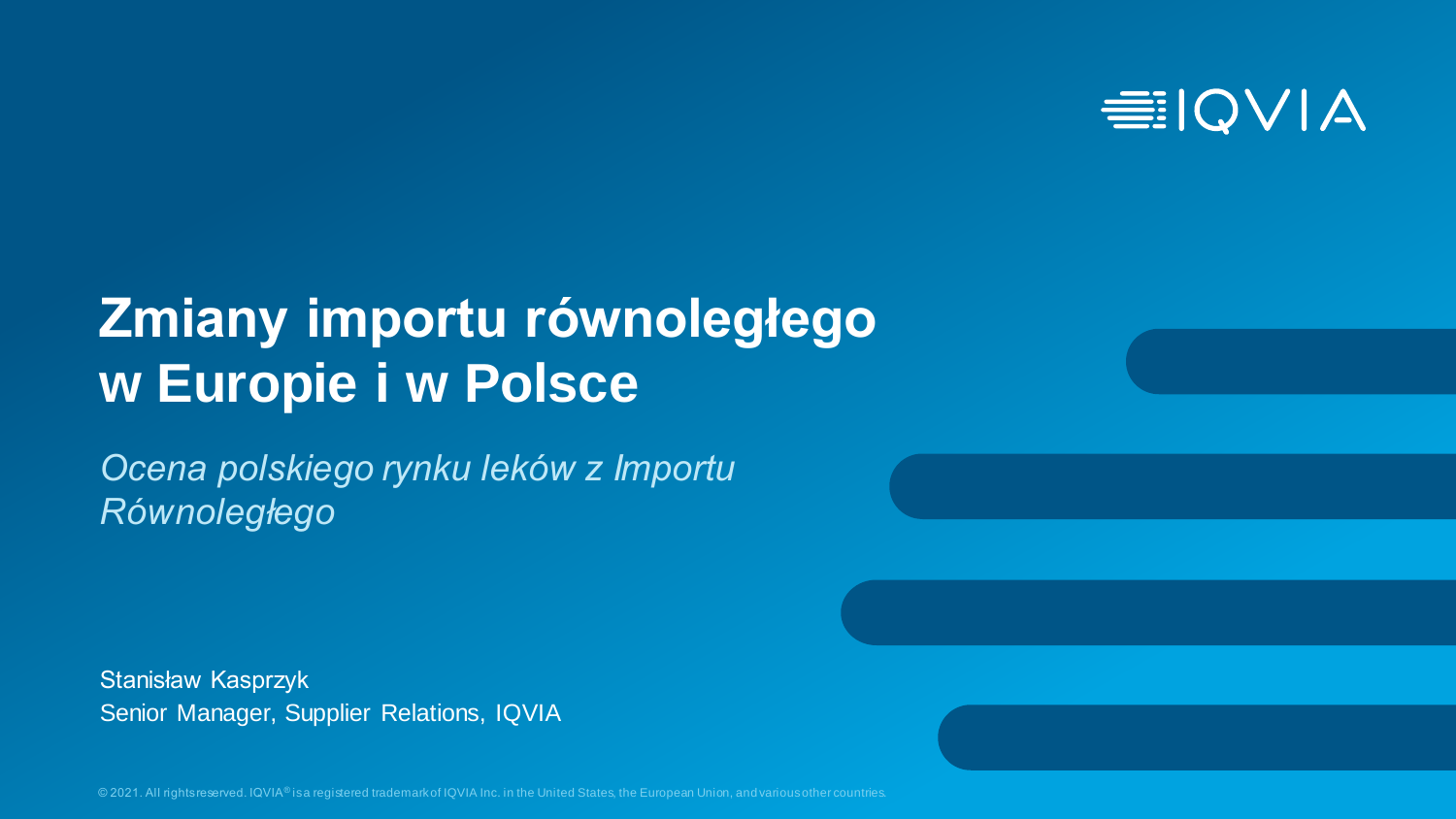

Import równoległy w Polsce i Europie I Forum Importu Równoległego 2012

#### Stanisław Kasprzyk, IMS Poland



#### Handel równoległy – perspektywy

- Dynamika rynku farmaceutycznego w UE jest ograniczona; rosnące znaczenie leków generycznych, redukcja cen
- . Wygaśnięcie patentów będzie miało duży wpływ na PT w ciągu najbliższych lat
- Rynki ze stosunkowo wysokimi cenami leków oryginalnych (np. Niemcy) będą poddane dalszym reformom, działaniom oszczędnościowym
- PT będzie wzrastał, ale trudno będzie utrzymać wysoką dynamikę
- · Działania producentów będą zmierzały do większej kontroli kanału dystrybucji
- · Modele dystrybucji i wydawania leków będą podlegać zmianom; wpływ producenta będzie większy, wzrośnie poziom serwisów dla pacjenta
- Regulacje UE zmierzające do poprawy bezpieczeństwa kanału dystrybucji zwiększą koszty także dla firm zajmujących się PT

Forum Importu Równoległego, Warszawa, 22 maja 2012

#### ims

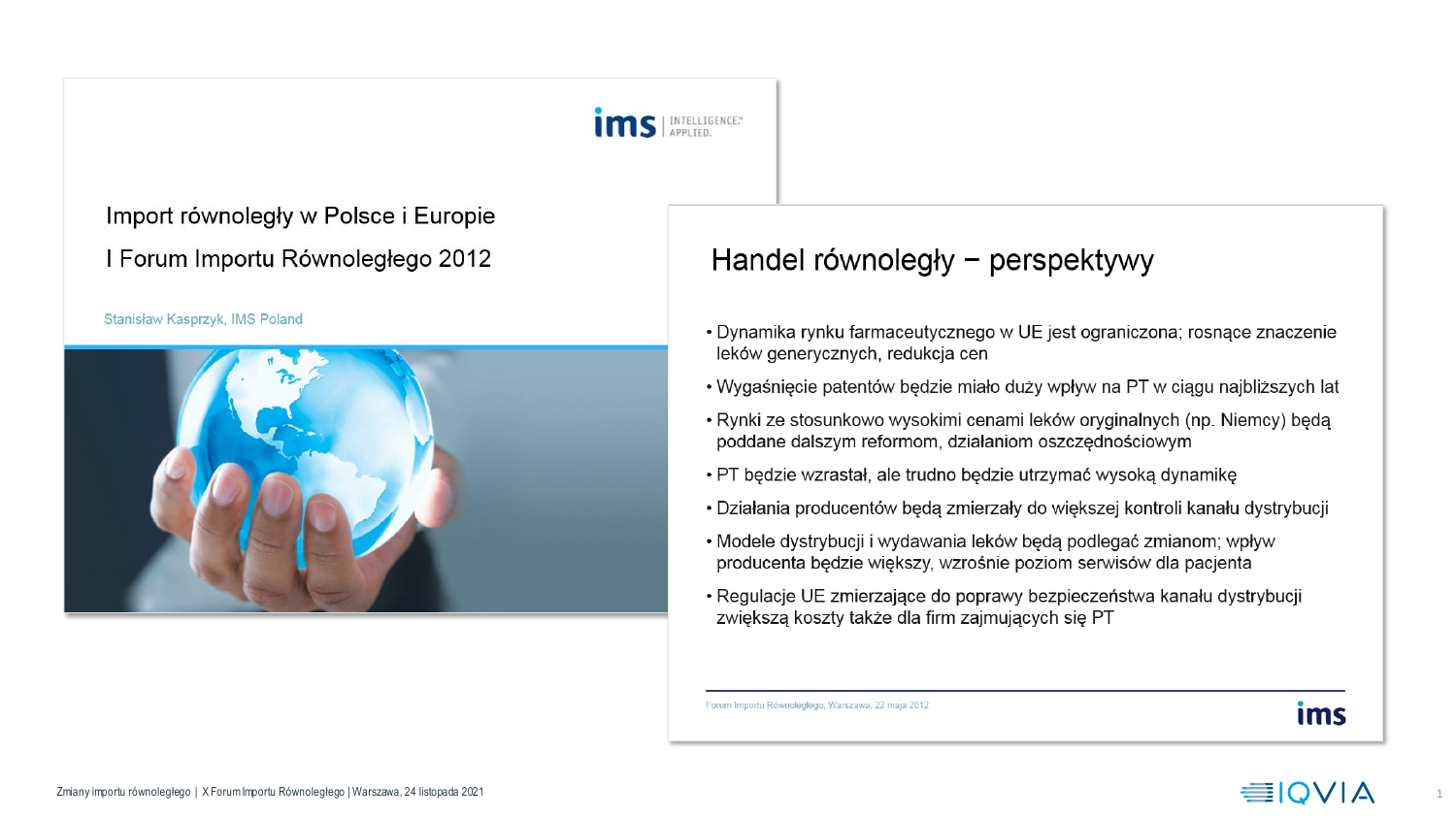## **Parallel trade occurs in nearly every country, increasingly they are bi-directional**

*Overview of key factors in European parallel trade*

**Key influencing factors to overall EU parallel trade** 



**Flows shifted from south west to east**  In past few years, in particular on specialist products



**Last accessions Croatia** 



**Further EU expansion** Any new countries to join



**Brexit** 2021: UK is no longer part of the EU

#### **New legislations**

Revision of PI dispensing quota in Germany and many in CEE



Source: IQVIA

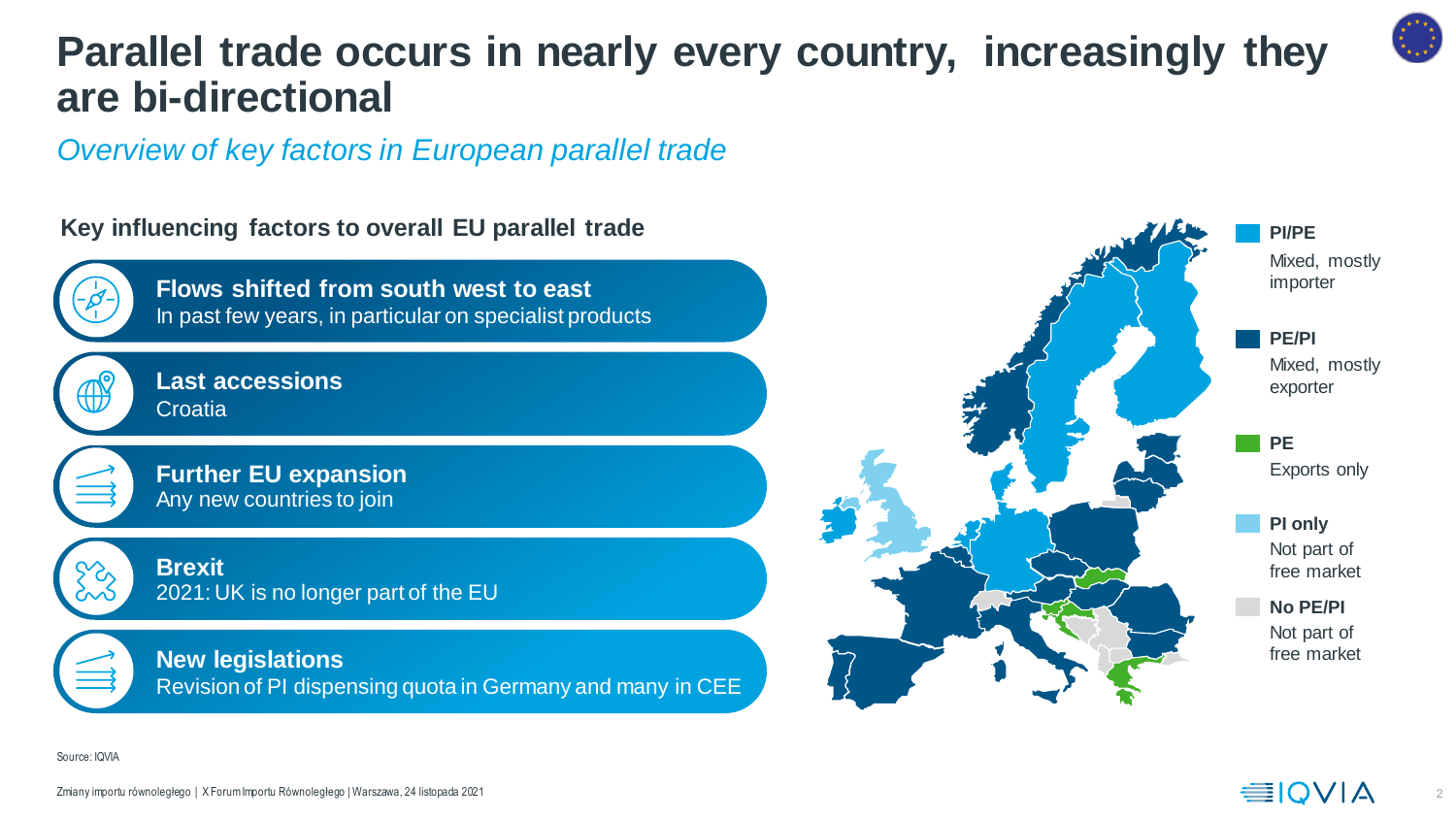

#### **Parallel Import (PI) market is dynamic part of European pharma sales, affecting ~4,000 brands and margin of ~€2bn**

*PI sales showed 2% growth in latest MAT, still lagging behind 3% domestic growth in main PI countries*



Source: IQVIA MIDAS and internal database. All sales at ex-MNF level.

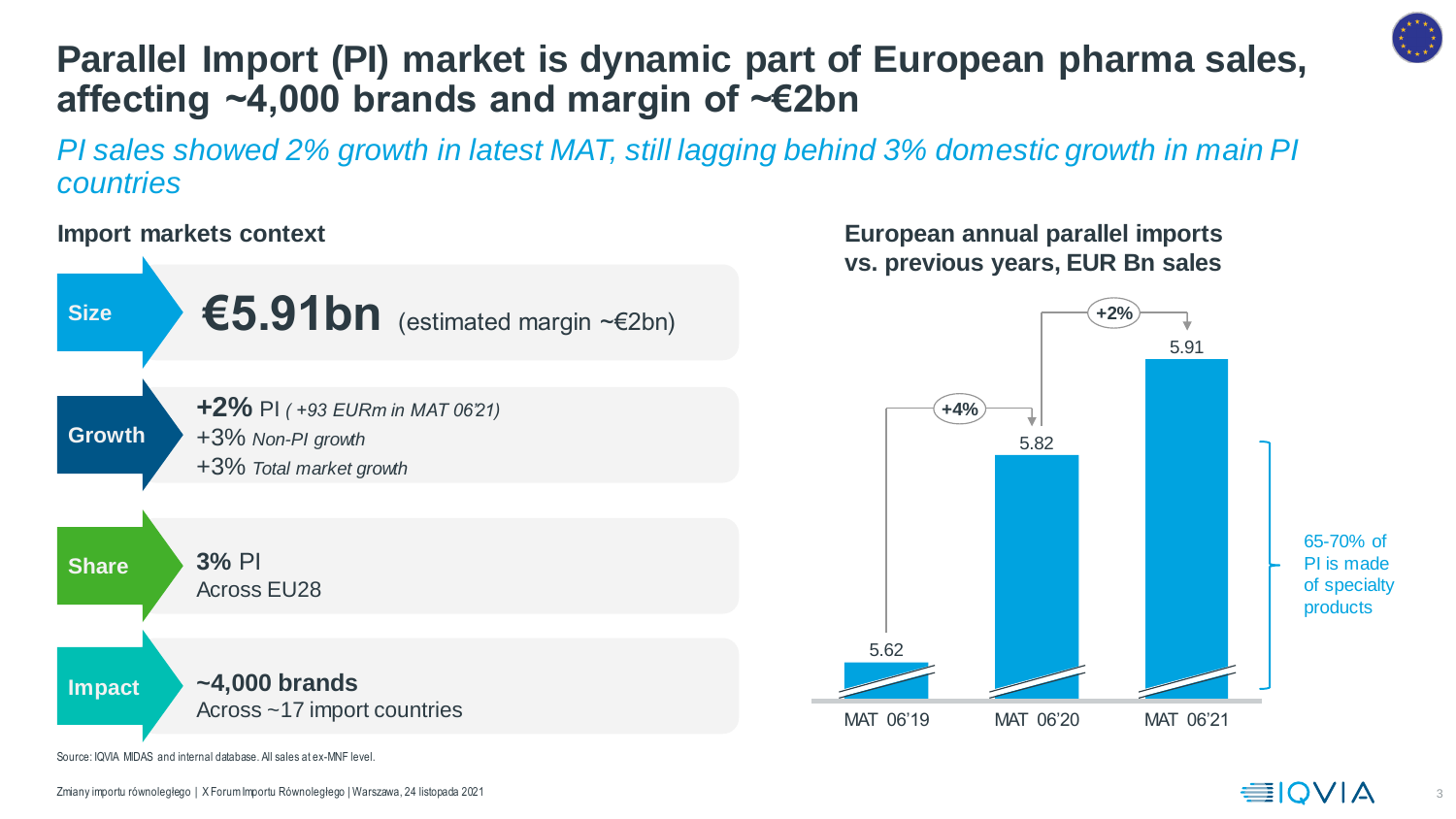

## **Germany, Nordic 4 and the UK made up ~85% of total PI sales, but there are also some niche and growing markets**

*91% of PI sales by value is concentrated in main 8 import markets*

**Parallel Import Euro Sales by country for main import markets and niche markets over past 3 years**



Source: IQVIA MIDAS and internal database. All sales at ex-MNF level.

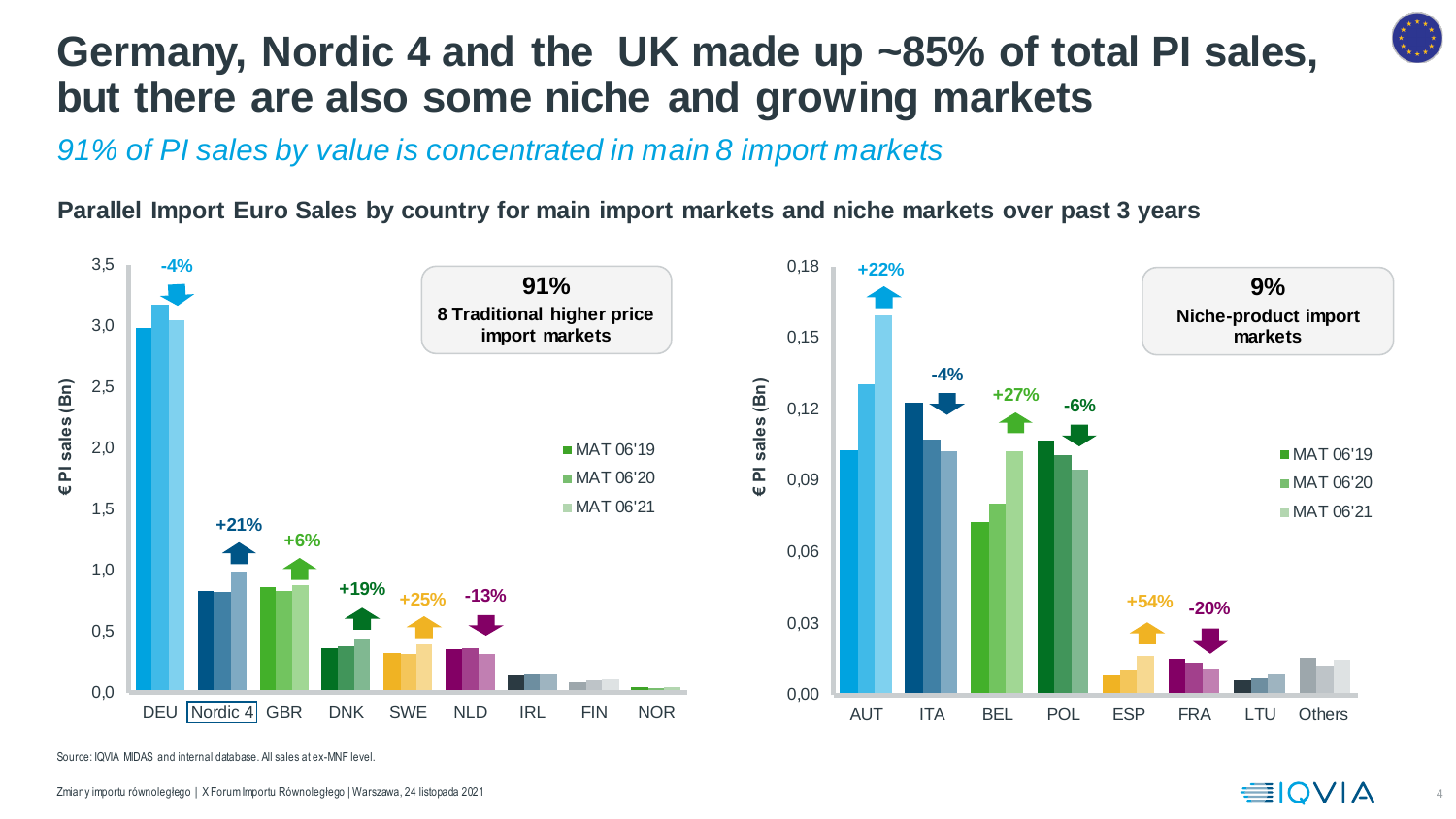## **Wartość importu równoległego w Polsce osiągnęła >480 mln PLN (MAT 09/2021) z trendem wzrostowym**

*Rynek detaliczny i szpitalny, wartość sprzedaży oraz % wartość udziału w rynku* 



\* Apteka - ceny detaliczne brutto, sell-out \*\* Szpital - ceny producenta netto, sell-in

Źródło :IQVIA Pharmascope 09/2021

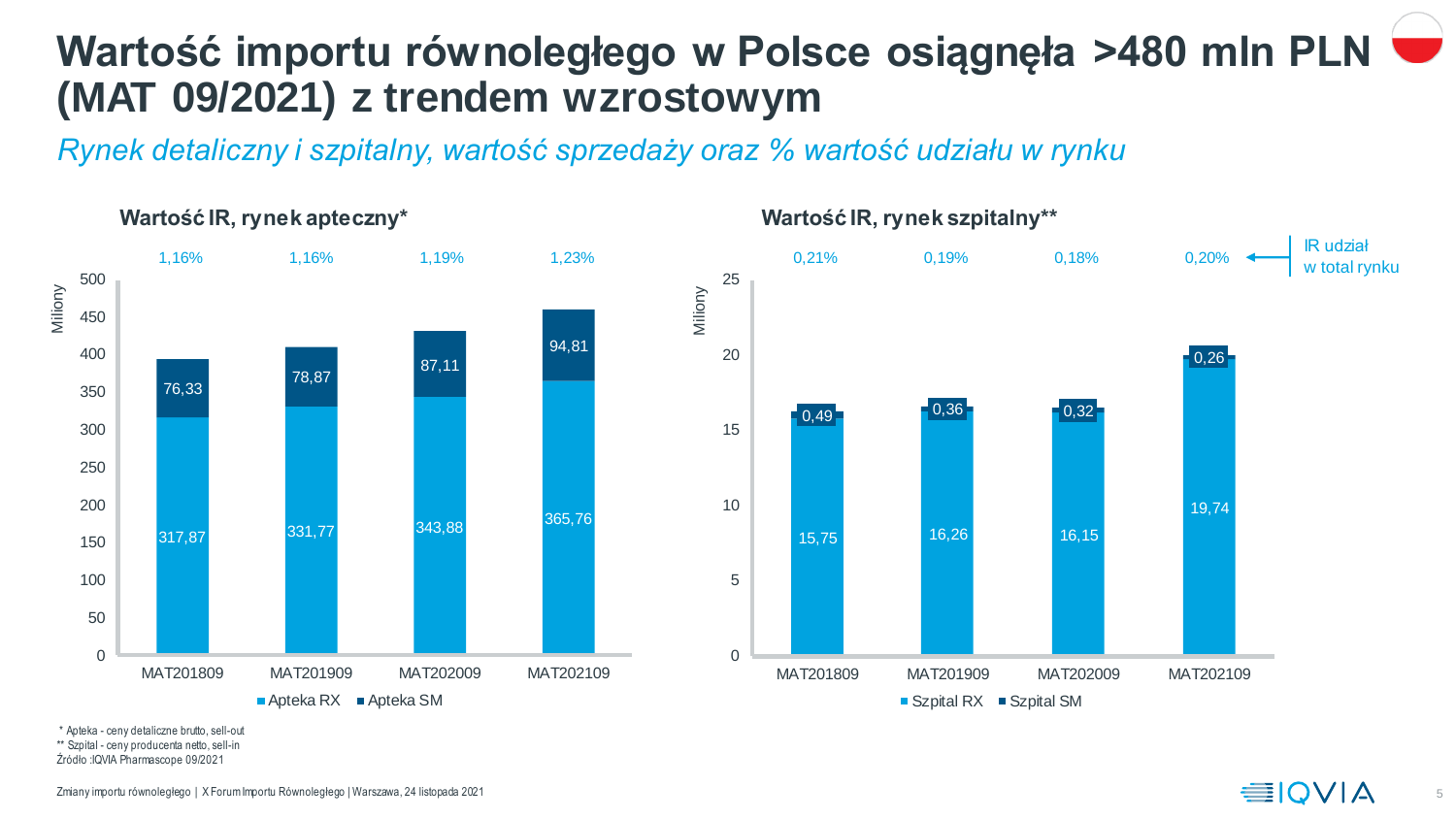## **Ilość opakowań importu równoległego w Polsce osiągnęła 20 mln szt. (MAT 09/2021)**

*Rynek detaliczny i szpitalny, ilość sprzedaży oraz % wartość udziału w rynku* 



Źródło :IQVIA Pharmascope 09/2021

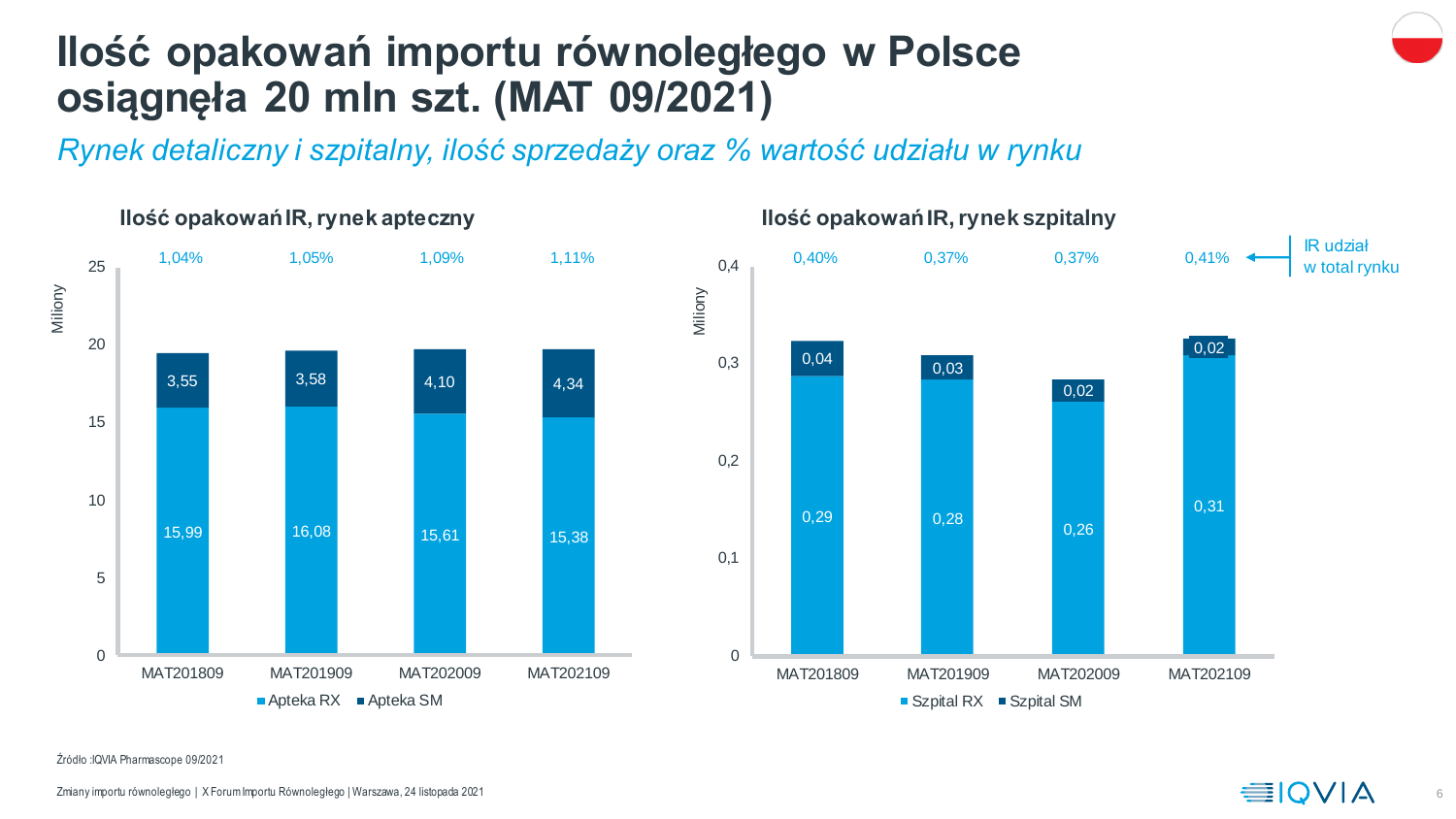#### **The PI business continued even under Covid-19 lockdown and showed no real sign of continuous decline**

#### **Parallel Import Euro Sales by country for main import markets by months and quarters (€ Bil)**



Source: IQVIA MIDAS and internal database. All sales at ex-MNF level.

Zmiany importu równoległego | X Forum Importu Równoległego | Warszawa, 24 listopada 2021

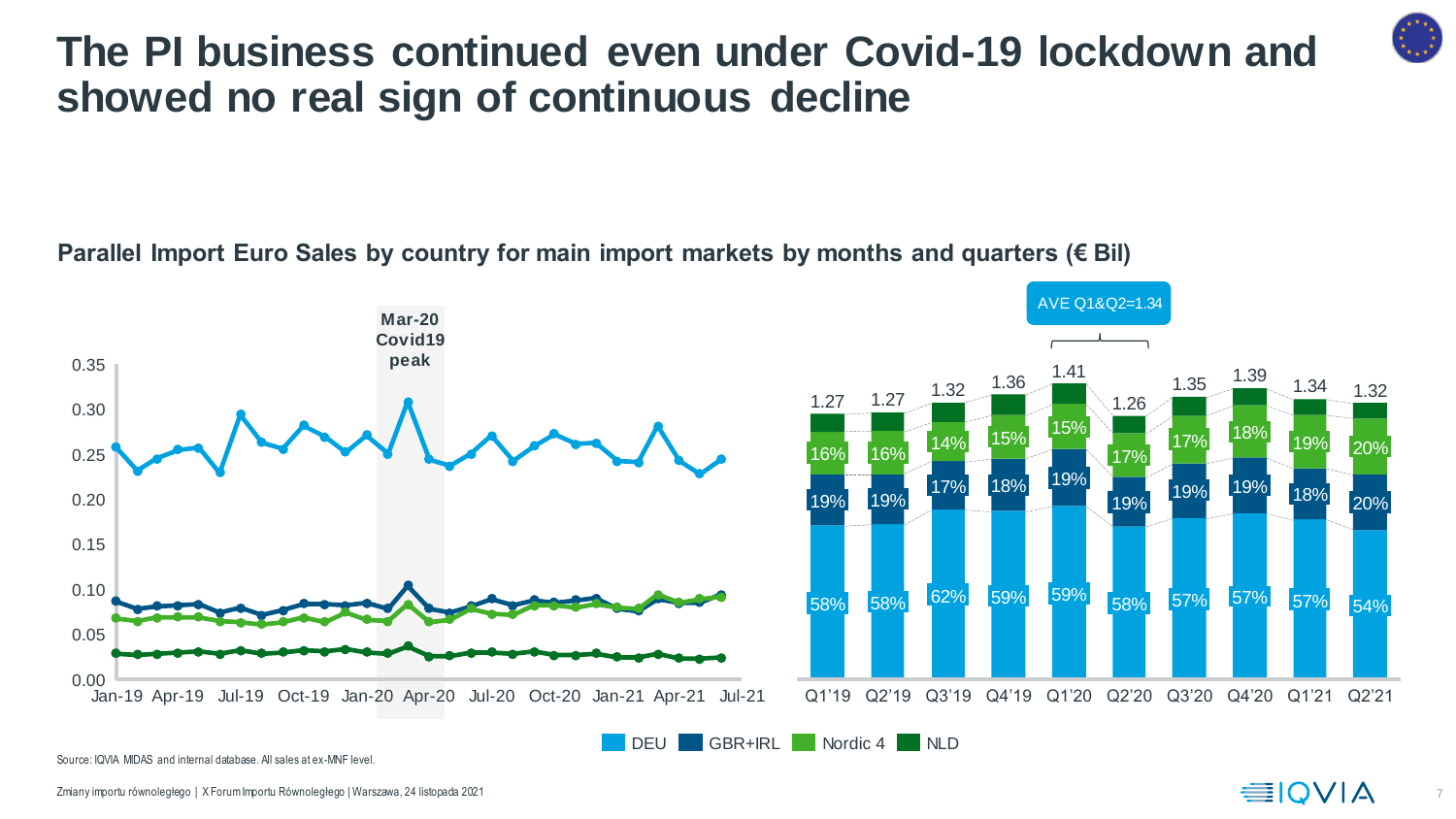#### **Udział produktów Importu Równoległego w rynku aptecznym i szpitalnym**



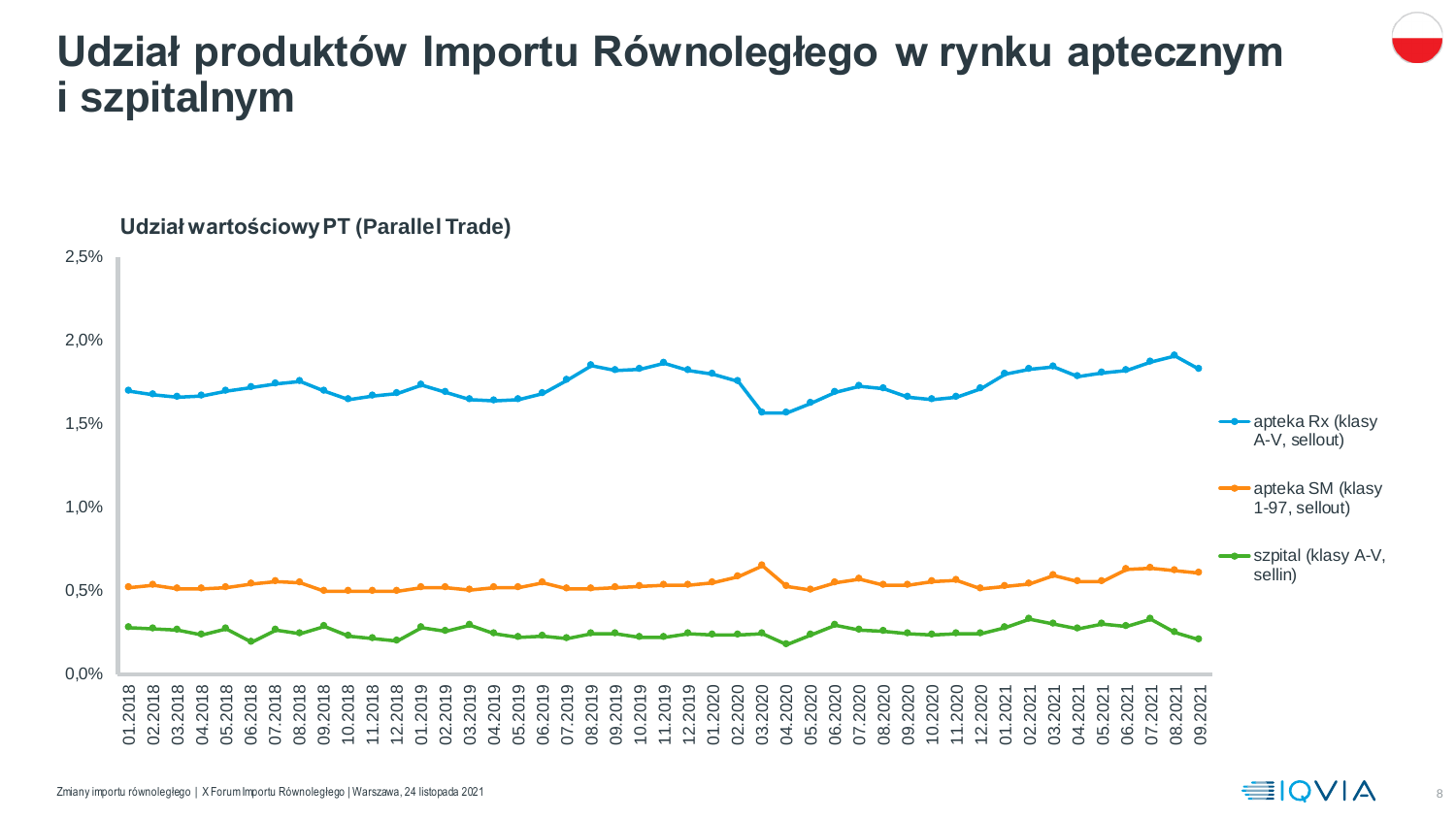## **Udział wartościowy produktów Importu Równoległego w rynku aptecznym i szpitalnym**



9

**EIQVIA**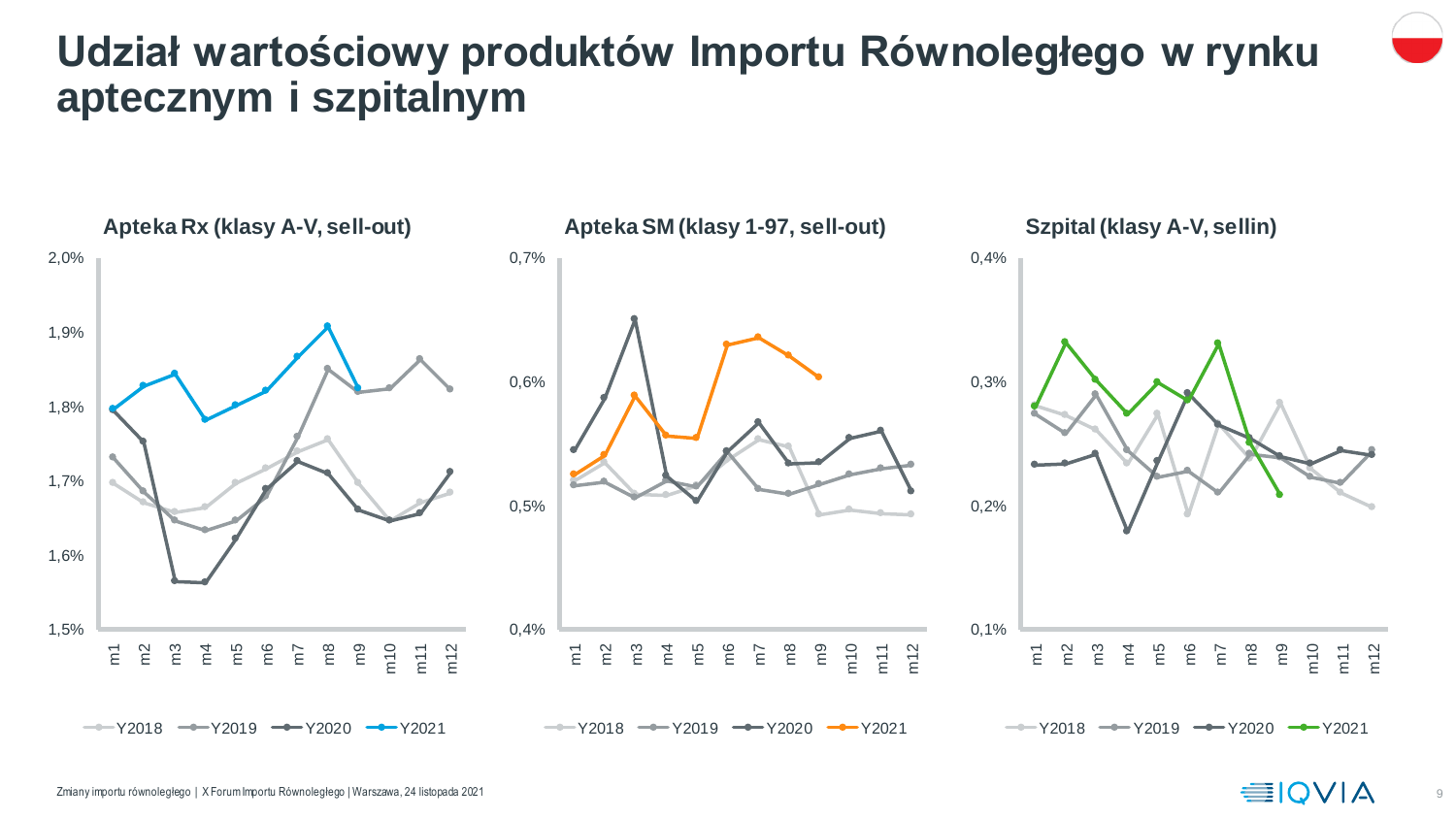\*Negative sales/returns and value sales below 50 EUR MNF ignored

Stopped lines: product with sales\* in 2019 and no sales\* in 2020 at each PI company level New lines: products with sales\* in 2020 and no sales\* in 2019 at each PI company level

\*UK, IRE, Denmark excluded

**In 2020 imports generated €246m of sales from new product lines, whilst €97m lines of brands were discontinued from their portfolio**

#### **Top 20 PI companies\*:**

added lines (product) vs. stopped lines, 2020



**Structure of PI nominal growth\***  (EUR mil, MNF) PYG, 2020





Zmiany importu równoległego | X Forum Importu Równoległego | Warszawa, 24 listopada 2021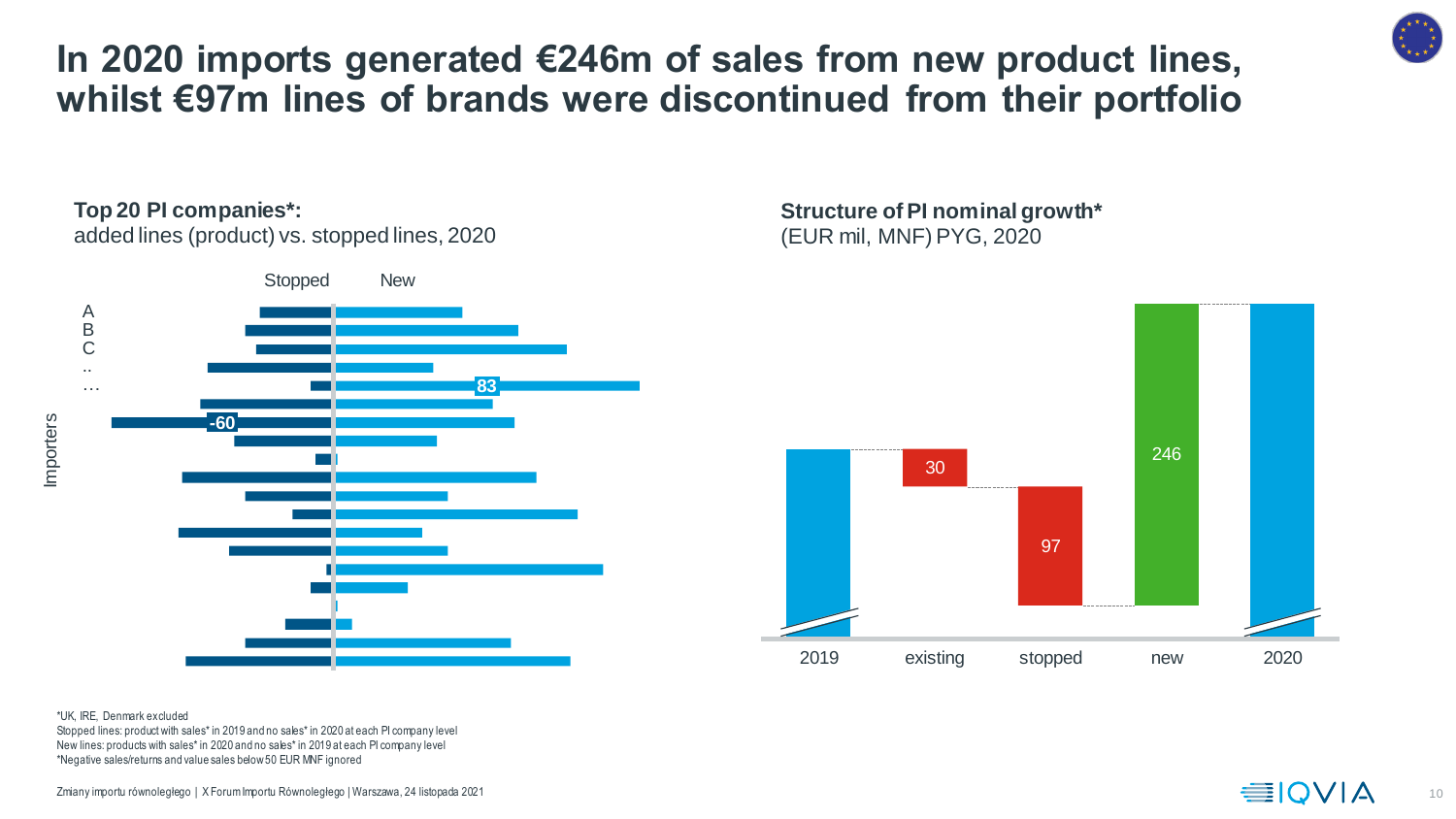## **The parallel trade business has proven unshakeable across many turbulent times in the past and close to flat since 2012**

*Sometimes specific events boost the market*



Source: IQVIA MIDAS and internal database. All sales at ex-MNF level.

Zmiany importu równoległego | X Forum Importu Równoległego | Warszawa, 24 listopada 2021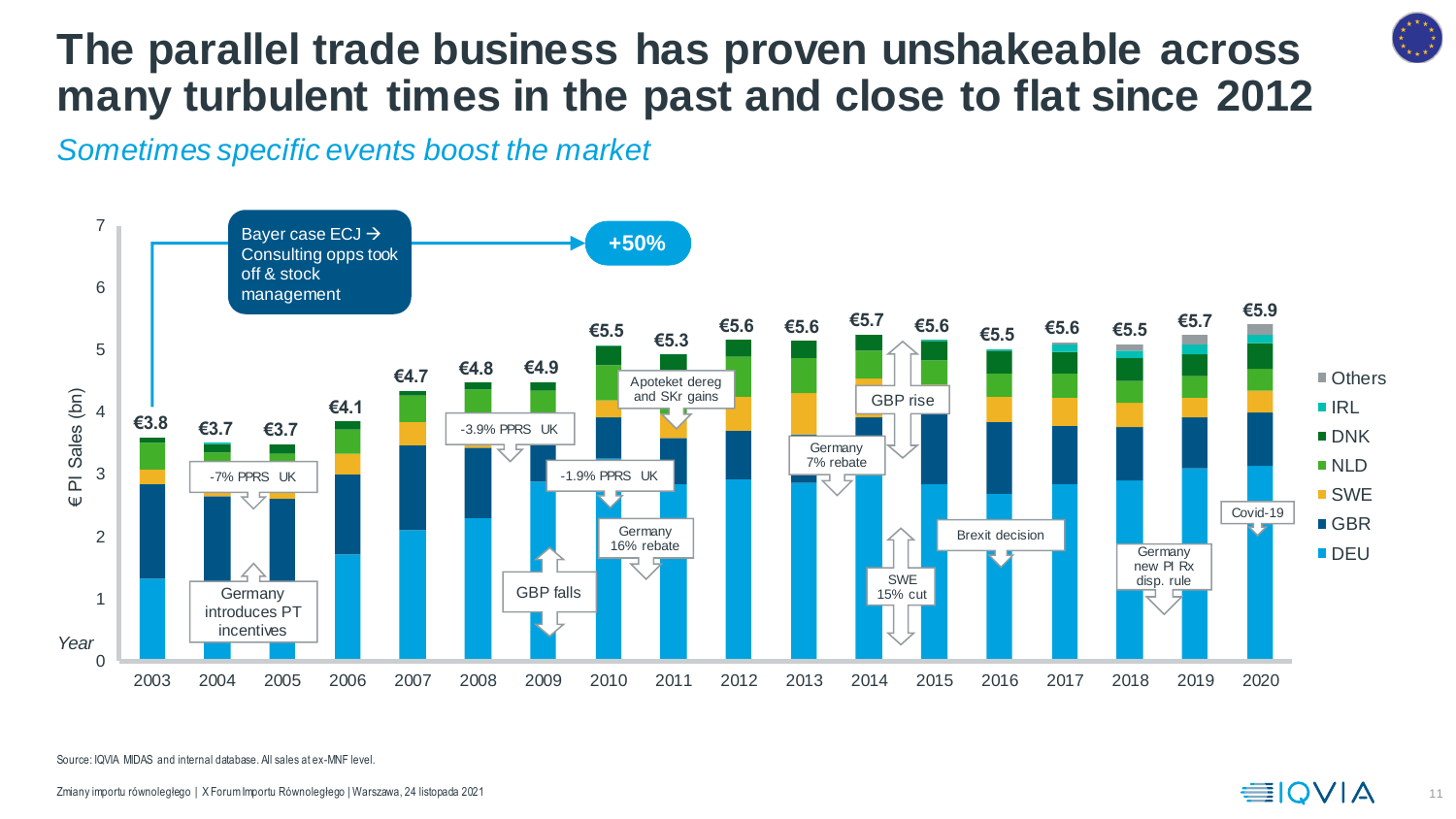

## **Udział produktów IR w TOP 10 klasach terapeutycznych**

*Rynek apteczny Rx, SM, 2018- 2021, wartościowo*

| <b>TOP 10 klas ATC3</b>                  | 2018  | 2019  | 2020  | <b>YTD 202109</b> |
|------------------------------------------|-------|-------|-------|-------------------|
| C07A BETA BLOCKING AGENT PLAI            | 7,9%  | 5,0%  | 4,3%  | 5,1%              |
| G03A HORMONAL CONTRACEPT<br>SYST         | 6,2%  | 6,9%  | 7,3%  | 7,1%              |
| <b>B03A HAEMATINICS.IRON &amp; COMBS</b> | 21,1% | 22,6% | 23,8% | 21,3%             |
| D07B TOP CORTICOSTEROIDS<br><b>COMBS</b> | 10,6% | 11,7% | 13,3% | 13,0%             |
| N07C ANTIVERTIGO PRODUCTS                | 11,2% | 12,0% | 13,6% | 12,7%             |
| <b>C03A DIURETICS</b>                    | 2,3%  | 5,2%  | 2,8%  | 2,6%              |
| R06A ANTIHISTAMINES SYSTEMIC             | 0,8%  | 2,0%  | 3,4%  | 3,6%              |
| N05C TRANQUILLIZERS                      | 3,3%  | 5,2%  | 4,4%  | 5,6%              |
| N06A ANTIDEPRESS.& MOOD STAB.            | 0,9%  | 1,4%  | 1,6%  | 1,7%              |
| A06B BOWEL CLEANSERS                     | 10,1% | 19,9% | 26,7% | 31,1%             |

#### **Apteka Rx (klasy A-V, sellout) Apteka SM (klasy 1-97, sellout)**

| TOP 10 klas OTC3                        | 2018 | 2019 | 2020 | <b>YTD 202109</b> |
|-----------------------------------------|------|------|------|-------------------|
| 01B1 COLD OR FLU REMEDIES               | 0,8% | 1,1% | 1,8% | 1,9%              |
| 10B1 SYSTEMIC ANTIVARICOSE              | 1,8% | 2,1% | 2,9% | 2,7%              |
| 02A1 GENERAL PAIN RELIEF-ADULT          | 0,7% | 0,6% | 0,8% | 0,9%              |
| 02D1 MOUTH PAIN RELIEF                  | 3,4% | 3,8% | 4,0% | 10,0%             |
| 01C1 SORE THROAT REMED.                 | 0,8% | 0,9% | 0,9% | 1,1%              |
| 17B1 SMOKING CONTROL<br><b>PRODUCTS</b> | 4,7% | 5,1% | 5,6% | 5,1%              |
| 06B3 WOUND DISINFECTION                 | 8,5% | 7,1% | 4,1% | 2,8%              |
| 01E1 RESPIR&GENER ANTIALLERG            | 1,6% | 1,7% | 1,9% | 2,0%              |
| 06C1 TOPICAL ANTIHISTAMINES             | 2,1% | 2,3% | 3,4% | 6,6%              |
| 03A3 ANTIFLATULENTS                     | 1,2% | 1,6% | 2,7% | 2,9%              |

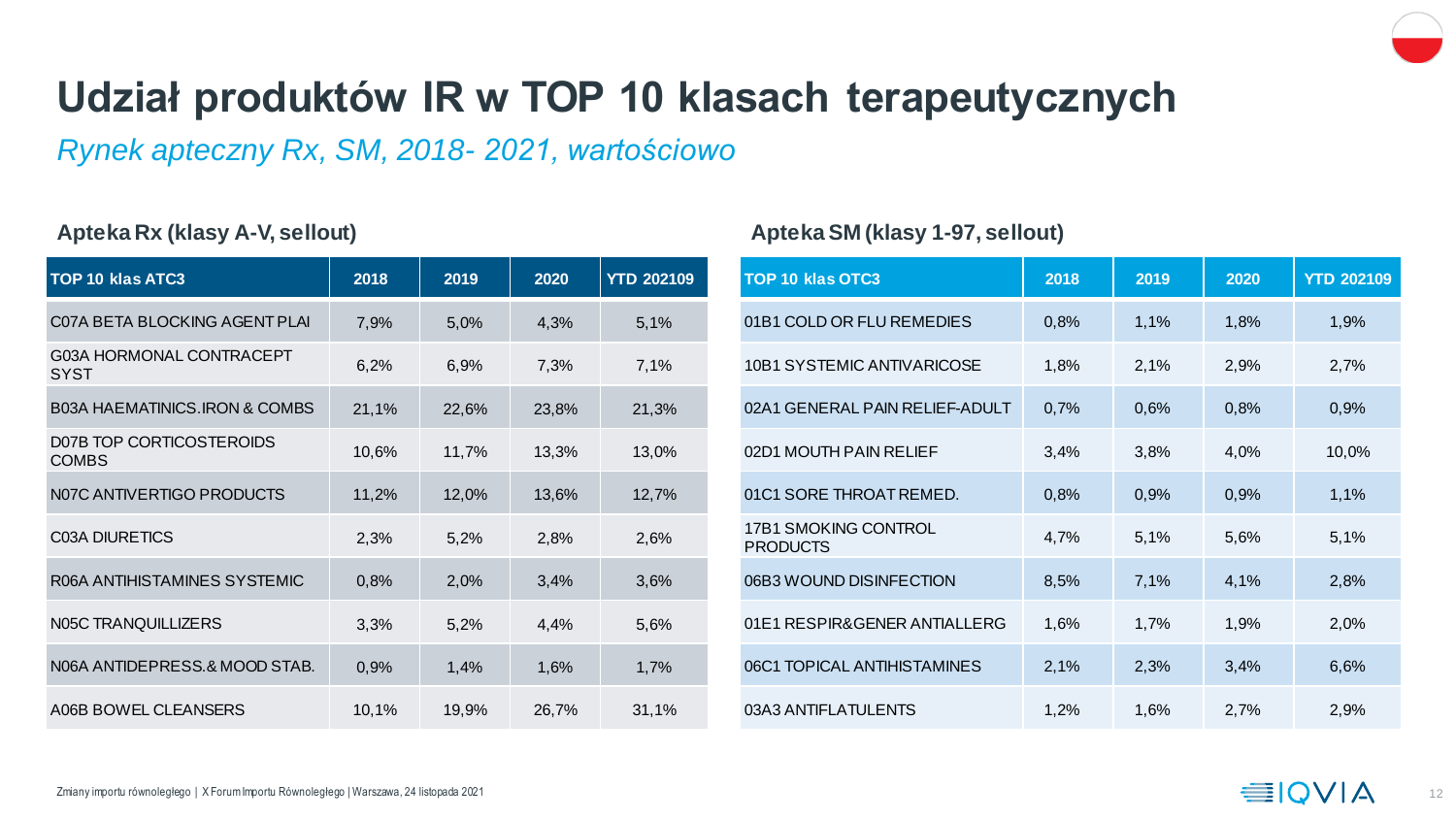## **TOP 15 produkty IR i ich udział w całkowitej sprzedaży tych produktów (rynek apteczny, Rx, SM, wartościowo)**

*TOP 25 brandów odpowiada za 44,9% wartości importu równoległego na rynku Rx TOP 25 brandów odpowiada za 82,3% wartości importu równoległego na rynku OTC* 



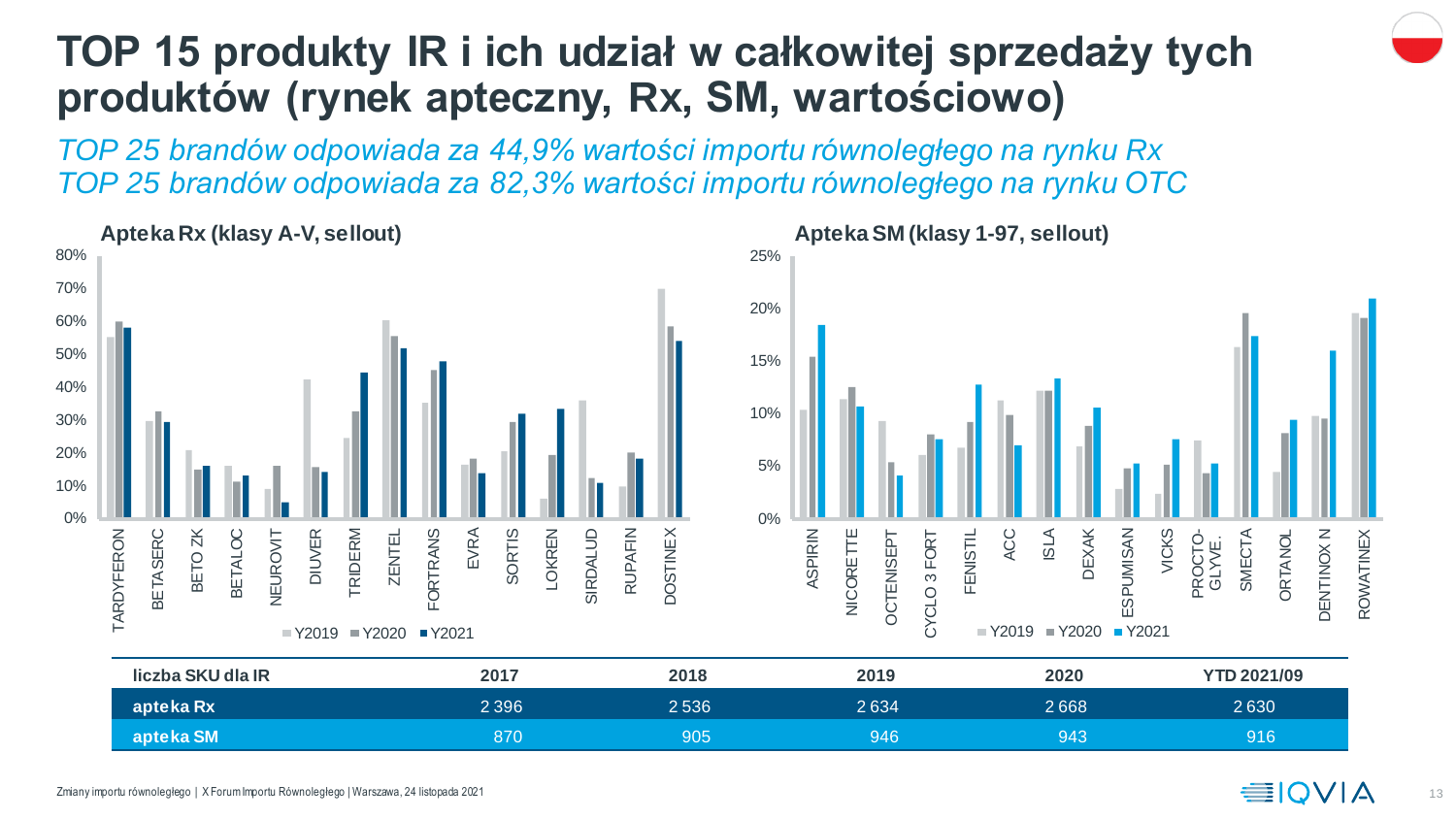#### **Udział klas terapeutycznych w rynku IR (rynek apteczny, Rx, SM, wartościowo,**



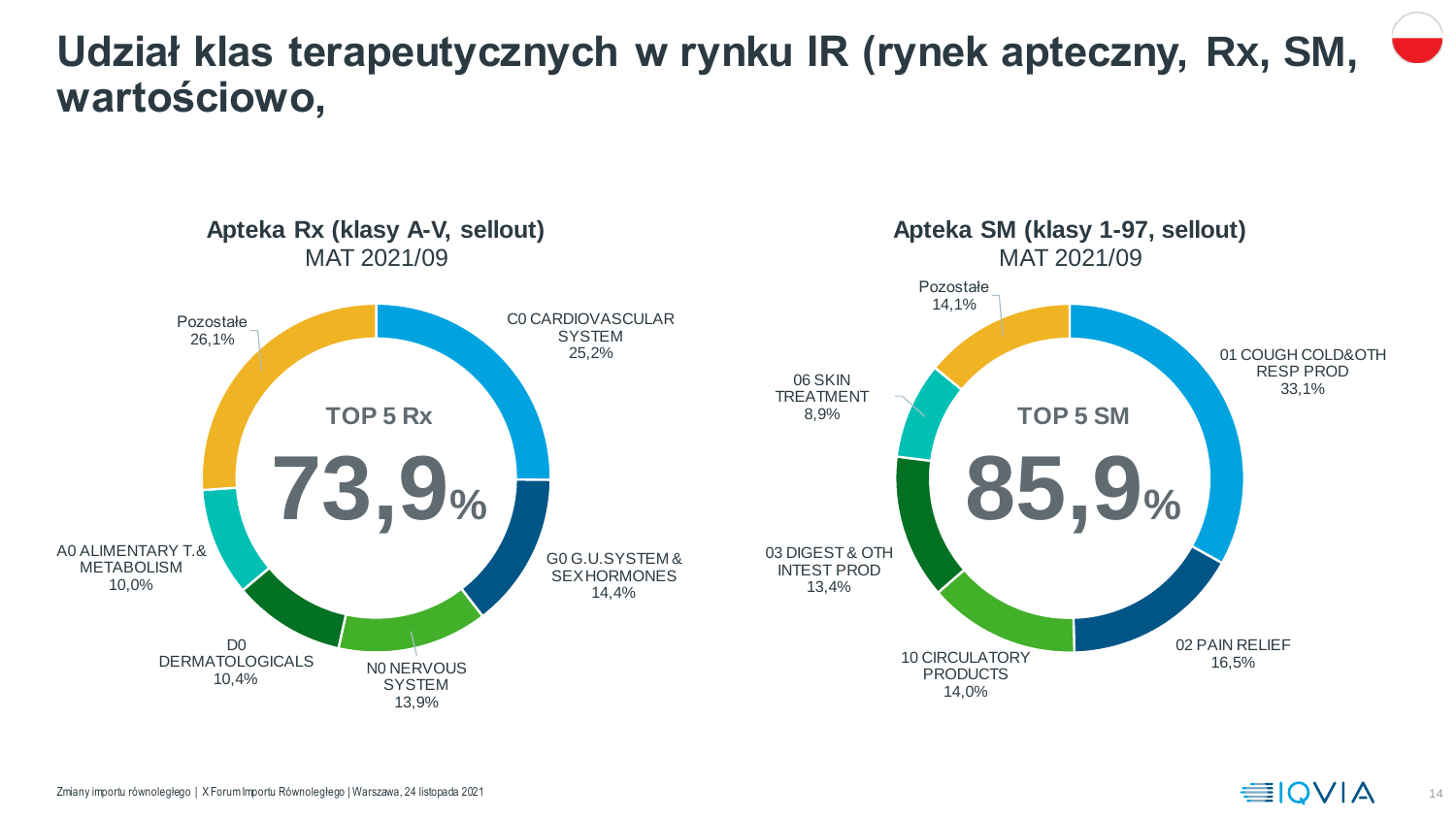#### **Parallel Trade podsumowanie**

**Zapotrzebowanie na drogie leki specjalistyczne rośnie i są dodawane nowe leki**

1

**Covid-19 nie wpłynął istotnie na import równoległy a raczej kreuje nowe możliwości dla importerów**

**Dodatkowe segmenty objęte importem wciąż rosną jak np. leki generyczne czy OTC**

**Wpływ Brexit jest dalej nie znany ale należy założyć zmiany w Imporcie Równoległym ze względu na rolę Wielkiej Brytanii**

2  $(3)$   $(4)$   $(5)$   $(6)$ 

**Interwencje rządowe zawsze kreują nowe możliwości w obu kierunkach – importu i eksportu**

**Braki leków i szybki ich import jest dużym obszarem do rozwoju**

**Parallel Trade w przyszłości ma silne podstawy do dalszego rozwoju i wzrostu**